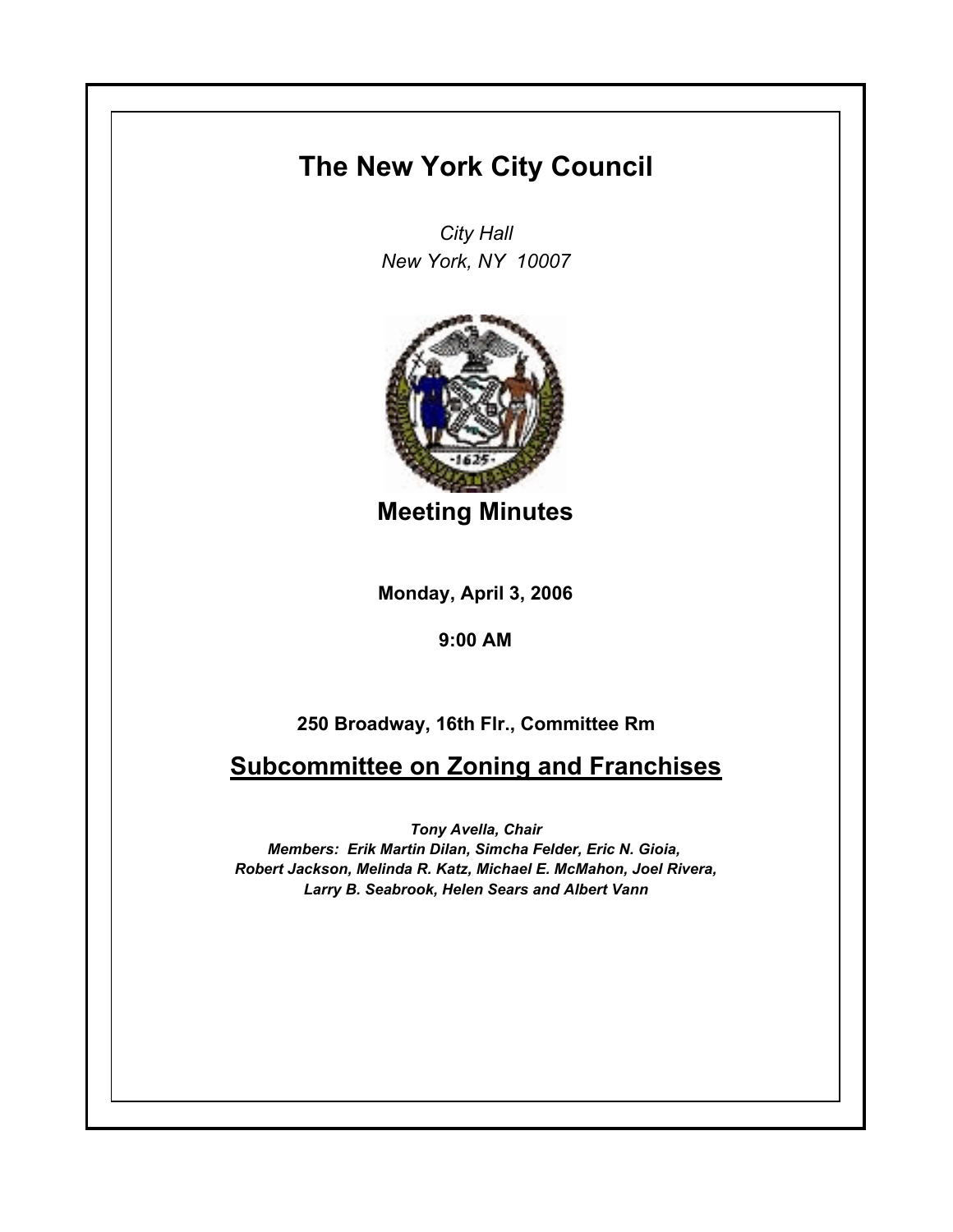| Roll Call    |                                                                                                                                                                                                                                    |
|--------------|------------------------------------------------------------------------------------------------------------------------------------------------------------------------------------------------------------------------------------|
|              | Present, Avella, Dilan, Felder, Gioia, Jackson, Katz, McMahon, Rivera, Sears and Vann                                                                                                                                              |
|              | Absent, Seabrook                                                                                                                                                                                                                   |
|              | Other Council Members Attending: de Blasio                                                                                                                                                                                         |
| LU 0032-2006 | Uniform Land Use Review Procedure application no. 060130 ZMK,<br>pursuant to §197-c and §197-d of the New York City Charter,<br>concerning changes to the zoning map, Borough of Brooklyn,<br>Council District nos. 44, 45 and 48. |
|              | This Land Use Application was Hearing Held by Committee                                                                                                                                                                            |
|              | This Land Use Application was Laid Over by Subcommittee                                                                                                                                                                            |
| LU 0070-2006 | Uniform Land Use Review Procedure application no. 060235 ZMQ,<br>pursuant to §197-c and §197-d of the New York City Charter,<br>concerning changes to the zoning map, Borough of Queens,<br>Council District nos. 23 and 24.       |
|              | This Land Use Application was Hearing Held by Committee                                                                                                                                                                            |
|              | This Land Use Application was Laid Over by Subcommittee                                                                                                                                                                            |
| LU 0090-2006 | Uniform Land Use Review Procedure application no. 050203 ZMK<br>pursuant to §197-c and §197-d of the New York City Charter,<br>concerning changes to the zoning map, Borough of Brooklyn,<br><b>Council District no. 39.</b>       |
|              | This Land Use Application was Hearing Held by Committee                                                                                                                                                                            |
|              | This Land Use Application was Laid Over by Subcommittee                                                                                                                                                                            |
| LU 0092-2006 | Uniform Land Use Review Procedure application no. C 060210 ZMM<br>pursuant to §197-c and §197-d of the New York City Charter,<br>concerning changes to the zoning map, Borough of Manhattan,<br><b>Council District no. 3.</b>     |
|              | This Land Use Application was Hearing Held by Committee                                                                                                                                                                            |
|              | This Land Use Application was Laid Over by Subcommittee                                                                                                                                                                            |